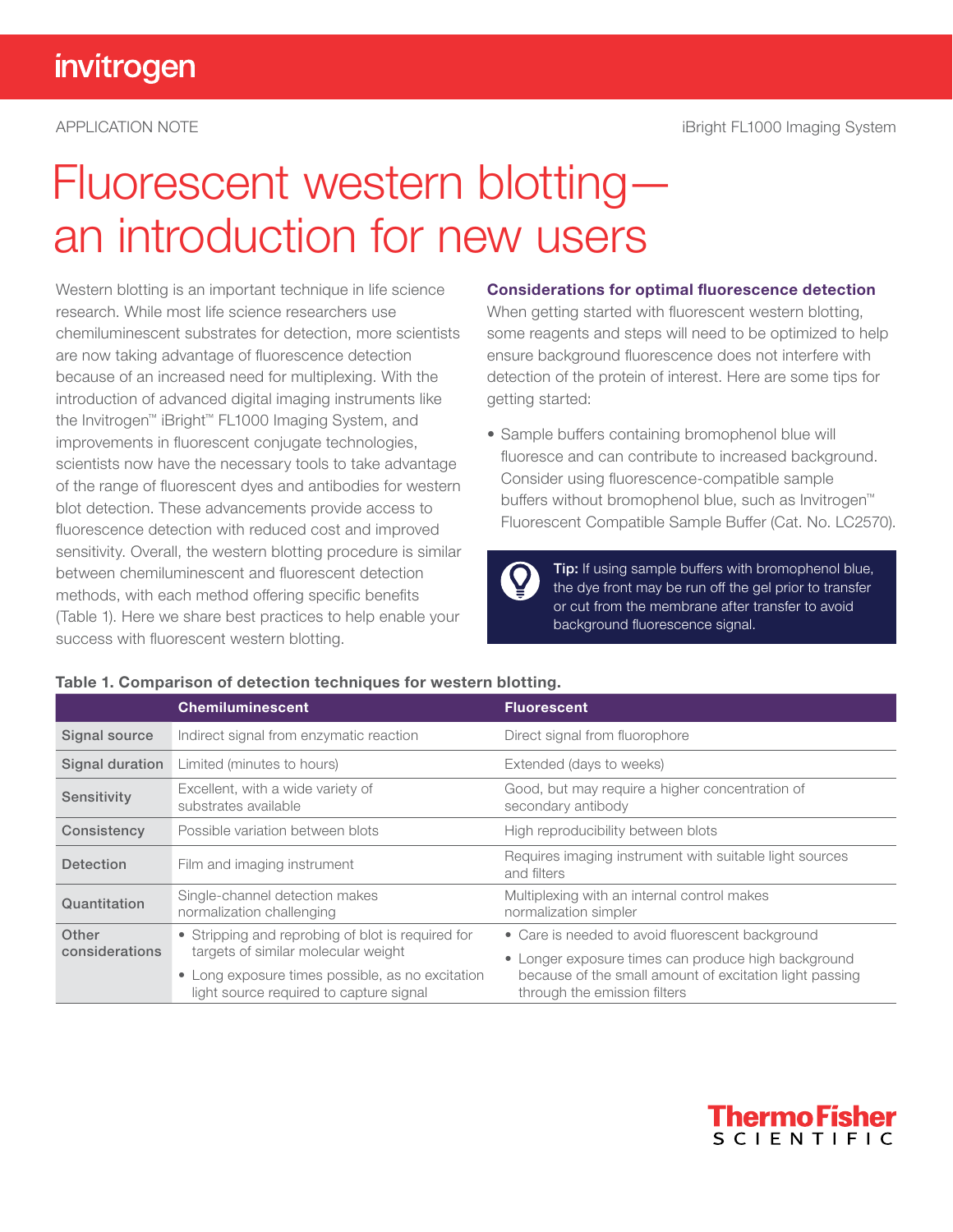- Decrease the amount of molecular weight markers loaded onto the gel. Standard prestained molecular weight markers can be used, but the loading amount will need to be optimized if the marker contains fluorescent bands since overloading can increase background fluorescence and signal bleed-through to adjacent lanes. The Invitrogen™ iBright™ Prestained Protein Ladder (Cat. No. LC5615) provides prestained proteins as well as fluorescent bands for detection. Typically, 2–4 µL of the iBright Prestained Protein Ladder is sufficient for visualization and fluorescence detection.
- To eliminate a major source of background fluorescence, use membranes with low autofluorescence, including nitrocellulose and specialty low-fluorescence PVDF membranes such as Thermo Scientific™ Nitrocellulose Membrane (Cat. No. 88018) and Low-Fluorescence PVDF Transfer Membrane (Cat. No. 22860).

**Tip:** Avoid using pens on membranes, as many inks fluoresce. Use a pencil instead.

- Use only high-quality filtered buffers, such as Thermo Scientific™ Blocker™ FL Fluorescent Blocking Buffer (Cat. No. 37565). Particles and contaminants in wash and blocking buffers can settle on membranes and create fluorescent artifacts. In addition, limit the use of detergents during blocking steps, as common detergents can autofluoresce and increase nonspecific background.
- Only handle membranes with gloved hands and clean blunt forceps to limit contamination and scratches on the membranes, which can contribute to background fluorescence and artifacts.
- Secondary antibody concentrations are typically higher in fluorescence applications. Optimization is required to achieve the best signal-to-noise ratio, but the recommended concentration range, regardless of fluorescent conjugate, is typically between 0.4 and 0.1 µg/mL (1:5,000–1:20,000) for imaging on the iBright FL1000 Imaging System (Figure 1). Invitrogen™ Alexa Fluor™ Plus secondary antibodies were designed to provide high signal-to-noise ratios and lower crossreactivity, reducing the time needed for optimization.

| HeLa lysate                 | $20 \mu g$<br>$2.5 \mu g$ | $20 \mu g$<br>$2.5 \mu g$ | $20 \mu g$<br>$2.5 \mu g$ |       | <b>Smart Exposure</b><br>time (seconds) |       |
|-----------------------------|---------------------------|---------------------------|---------------------------|-------|-----------------------------------------|-------|
| Alexa Fluor Plus 488        |                           |                           |                           | 0.05  | 0.97                                    | 1.36  |
| Alexa Fluor Plus 555        |                           |                           |                           | 0.77  | 1.25                                    | 1.59  |
| Alexa Fluor Plus 647        |                           |                           |                           | 1.49  | 2.43                                    | 2.84  |
| Alexa Fluor Plus 680        |                           |                           |                           | 11.06 | 11.03                                   | 17.24 |
| Alexa Fluor Plus 800        |                           |                           |                           | 12.74 | 19.54                                   | 27.55 |
| Secondary antibody dilution | 1:5,000                   | 1:10,000                  | 1:20,000                  |       |                                         |       |
| Secondary antibody conc.    | $0.4 \mu g/mL$            | $0.2 \mu g/mL$            | $0.1 \mu g/mL$            |       |                                         |       |

Figure 1. Excellent detection and sensitivity can be achieved with Alexa Fluor Plus fluorescent conjugates. The images are shown in grayscale to facilitate comparison. Using secondary antibody dilutions between 0.4 and 0.1 µg/mL (1:5,000–1:20,000), exposure times are less than 30 seconds. HeLa cell lysates were serially diluted (to load 20 to 2.5 µg per lane), run on SDS-PAGE gels, and transferred to nitrocellulose membranes. The blots were incubated overnight with a 1:1,000 dilution of Invitrogen™ HDAC1 Polyclonal Antibody (Cat. No. PA1-860) followed by either a 1:5,000, 1:10,000, or 1:20,000 dilution of Invitrogen Alexa Fluor Plus secondary antibody (Cat. No. A32731, A32732, A32733, A32734, or A32735). Images were captured on the iBright FL1000 Imaging System using the Smart Exposure tool; exposure times for each membrane are tabulated on the right. All images were adjusted separately to the same black, white, and gamma levels.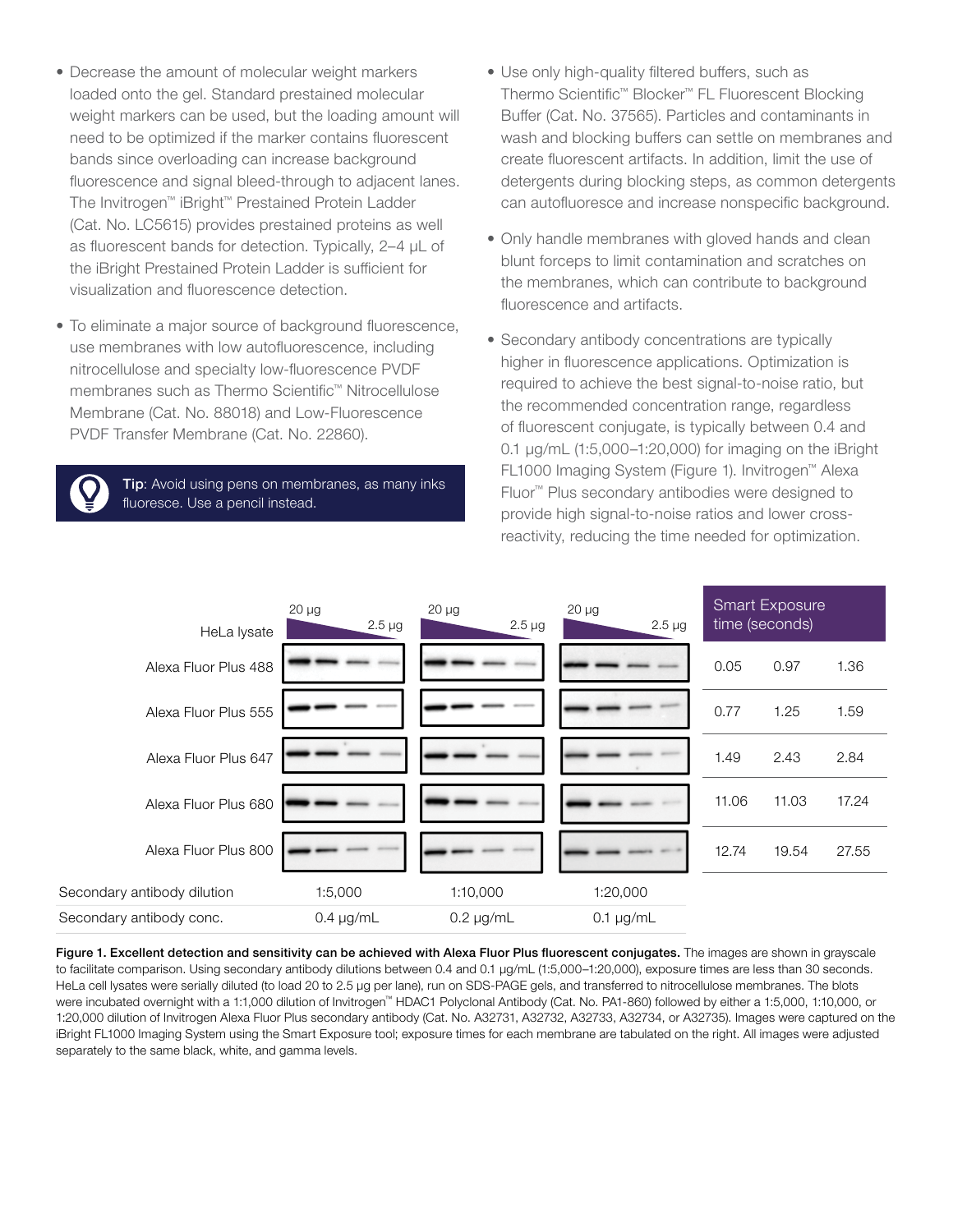# General fluorescent western blotting procedure

## **Materials**

- Nitrocellulose or low-fluorescence PVDF membrane (Cat. No. 88018, 22860, or equivalent)
- Filtered blocking buffer (e.g., Blocker FL Fluorescent Blocking Buffer, Cat. No. 37565)
- Wash buffer (e.g., Tris-buffered or phosphate-buffered saline with 0.05% Tween™-20 detergent, Cat. No. 28360 or 28352)
- Primary antibody and fluorescently labeled secondary antibody
- Incubation trays or containers (e.g., Thermo Scientific™ Mini or Midi Gel Incubation Trays, Cat. No. 22843 or 22841)
- iBright FL1000 Imaging System or equivalent

**Tip:** The same quantity of protein sample can be used for fluorescence and chemiluminescence. Typically, 10–50 µg of lysate protein is loaded depending on the abundance of the target and concentration of the sample.

### Protocol

- After protein transfer, wash the membrane in deionized water 4 times for 5 minutes each with agitation.
- 2. Dilute Blocker FL Fluorescent Blocking Buffer (10X) to 1X with deionized water.



**Tip:** Do not add detergent to blocking buffer, as this may increase background fluorescence.

3. Incubate the membrane with a sufficient volume of blocking buffer for 15–30 minutes at room temperature with agitation.



Tip: For typical incubation trays, use at least 15 mL for mini blots and 30 mL for midi blots to fully cover the membrane. Avoid low volumes, as differences in agitation and coverage can produce high or uneven background.

- 4. Dilute the primary antibody per supplier recommendations in the blocking buffer.
- 5. Incubate the membrane with gentle agitation in the primary antibody for 1 hour to overnight. When incubating overnight, place at 4°C.
- 6. Wash the membrane 6 times for 5 minutes each in wash buffer with agitation.

Tip: The wash time may be reduced by filling and decanting the tray with distilled water 4 times, then moving forward with three 5-minute washes in wash buffer.

- 7. Prepare dilutions of the conjugated secondary antibody of 0.4 to 0.1 µg/mL in an appropriate volume of wash buffer. Alternatively, the secondary antibody can be diluted in blocking buffer. From a 2 mg/mL antibody stock, dilute 1:5,000 to 1:20,000:
	- $-1:5,000:3$  µL of secondary antibody in 15 mL wash buffer
	- 1:10,000: 1.5 µL of secondary antibody in 15 mL wash buffer
	- 1:20,000: 0.75 µL of secondary antibody in 15 mL wash buffer
- 8. Incubate the membrane in diluted secondary antibody for 1 hour at room temperature with agitation. Protect from light.
- 9. Wash 6 times for 5 minutes each in wash buffer with agitation. Protect from light.
- 10. Blots can be imaged immediately while still wet, or alternatively may be dried prior to imaging (Figure 2). Place each blot in a sheet protector or on a clean surface prior to imaging to prevent contamination. Image on the iBright FL1000 system using fluorescence detection for the appropriate conjugate and selecting the Smart Exposure tool.
- 11. To dry the membrane, place it between two sheets of western blot filter paper to protect it from light exposure while drying. Drying the membrane allows for extended storage of the blot and can reduce exposure times. Store blots in the dark to prevent photobleaching.





Dry 0.4 seconds

#### Alexa Fluor Plus 555

Figure 2. Dry or wet membranes provide comparable fluorescence imaging results. HeLa cell lysates were serially diluted (to load 20 to 2.5 µg per lane), run on an SDS-PAGE gel, and transferred to a nitrocellulose membrane. The blot was probed overnight with a 1:1,000 dilution of HDAC1 Polyclonal Antibody (Cat. No. PA1-860) followed by a 1:10,000 dilution (0.2 µg/mL) of Invitrogen Alexa Fluor Plus 555 Goat Anti–Rabbit IgG (H+L) Highly Cross-Adsorbed Secondary Antibody (Cat. No. A32732) for 1 hour at room temperature. Images were captured on the iBright FL1000 Imaging System using the Smart Exposure tool. Images were adjusted separately to the same black, white, and gamma levels for each blot. The Alexa Fluor Plus 555 signal was pseudocolored yellow.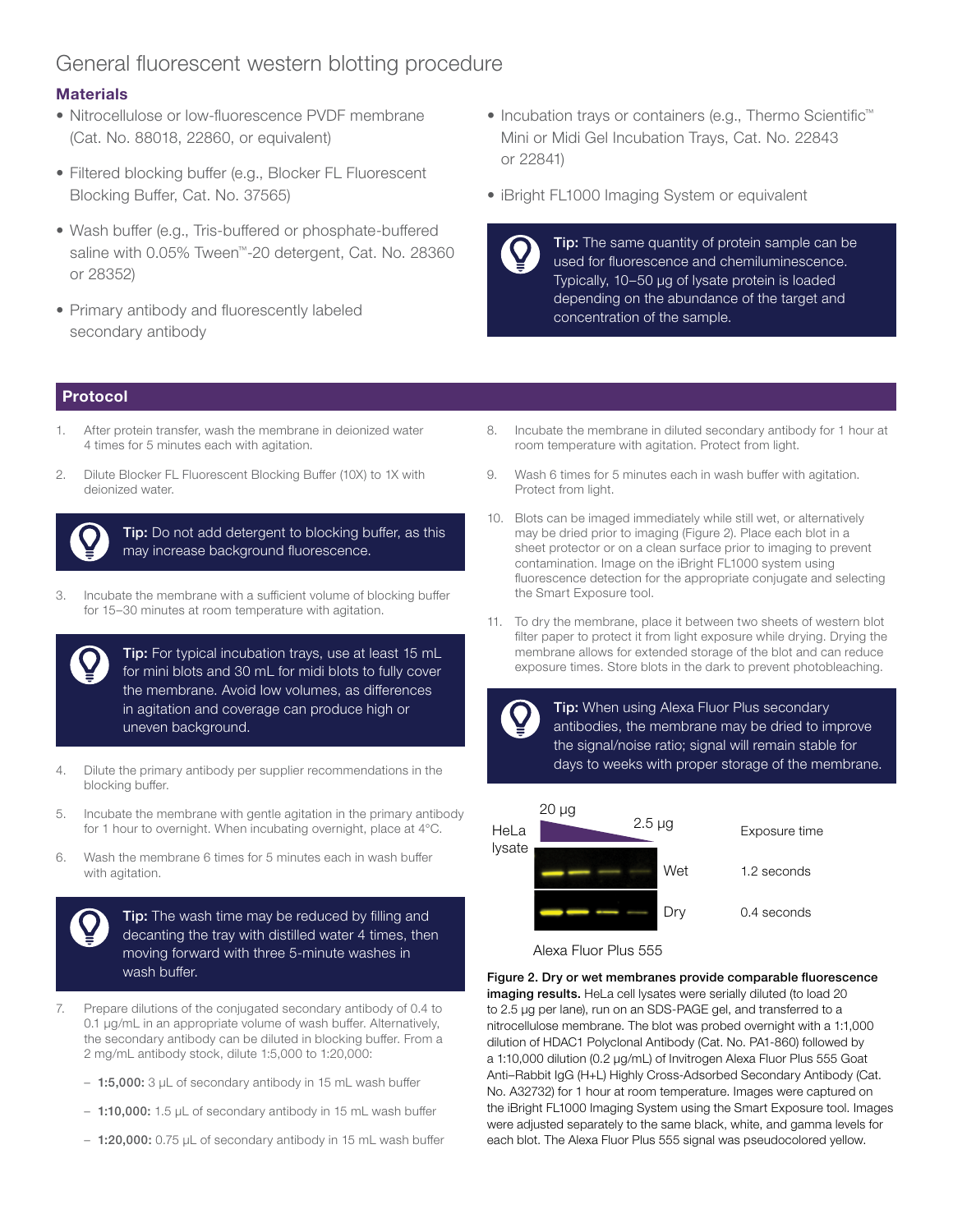# Recommended secondary antibodies

The wide range of Invitrogen Alexa Fluor and Alexa Fluor Plus conjugated secondary antibodies for western blotting provides nonoverlapping spectra to enable multiplex analysis. Multiple targets can be detected independently in the same lane and blot with clearly distinguishable colors. Our Alexa Fluor Plus secondary antibodies combine enhanced sensitivity and low background for better multiplexing results. Below are examples of secondary antibodies for western blotting.



Alexa Fluor

# Ordering information

| <b>Antibody</b>                                                               | Conjugate            | <b>Quantity</b> | Cat. No. |
|-------------------------------------------------------------------------------|----------------------|-----------------|----------|
|                                                                               | Alexa Fluor Plus 488 | 1 mg            | A32723   |
|                                                                               | Alexa Fluor Plus 555 | 1 <sub>mg</sub> | A32727   |
| Goat Anti-Mouse IgG (H+L) Highly Cross-Adsorbed<br><b>Secondary Antibody</b>  | Alexa Fluor Plus 647 | 1 mg            | A32728   |
|                                                                               | Alexa Fluor Plus 680 | 1 mg            | A32729   |
|                                                                               | Alexa Fluor Plus 800 | $1 \, mg$       | A32730   |
|                                                                               | Alexa Fluor Plus 488 | 1 mg            | A32731   |
|                                                                               | Alexa Fluor Plus 555 | 1 mg            | A32732   |
| Goat Anti-Rabbit IgG (H+L) Highly Cross-Adsorbed<br><b>Secondary Antibody</b> | Alexa Fluor Plus 647 | 1 <sub>mg</sub> | A32733   |
|                                                                               | Alexa Fluor Plus 680 | $1 \, mg$       | A32734   |
|                                                                               | Alexa Fluor Plus 800 | $1 \, mg$       | A32735   |

Discover more secondary antibodies at [thermofisher.com/antibodies](http://thermofisher.com/antibodies)



 Find out more about new Alexa Fluor Plus secondary antibodies at [thermofisher.com/alexafluorplus](https://www.thermofisher.com/us/en/home/life-science/antibodies/secondary-antibodies/fluorescent-secondary-antibodies/alexa-fluor-plus-secondary-antibodies.html)

Terms and conditions apply. For complete details about our antibody performance guarantee, go to [thermofisher.com/antibody-performance-guarantee](https://www.thermofisher.com/us/en/home/life-science/antibodies/antibody-performance-guarantee.html)